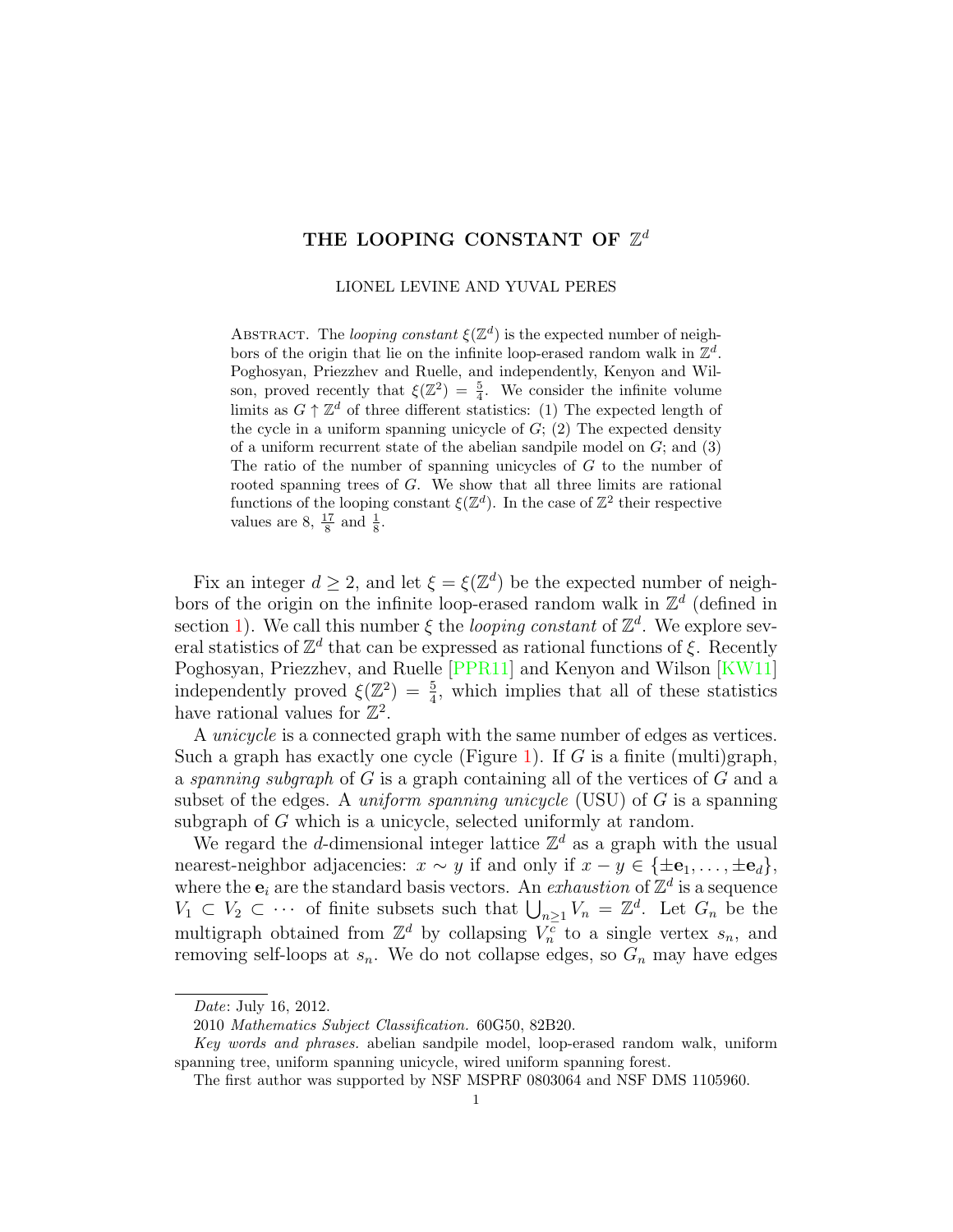of multiplicity greater than one incident to  $s_n$ . Theorem [1,](#page-1-0) below, gives a numerical relationship between the looping constant  $\xi$  and the expectation

 $\lambda_n = \mathbb{E}$  [length of the unique cycle in a USU of  $G_n$ ].

The second statistic related to  $\xi$  arises from the Bak-Tang-Wiesenfeld abelian sandpile model [\[BTW87\]](#page-13-1). A *sandpile* on a finite subset V of  $\mathbb{Z}^d$  is a collection of indistinguishable particles on each element of  $V$ , represented by a function  $\sigma: V \to \mathbb{Z}_{\geq 0}$  indicating how many particles are present at each  $v \in V$ . A vertex containing at least 2d particles can topple by sending one particle to each of its  $2d$  neighbors; particles that exit V are lost. The sandpile is called *stable* if no vertex can topple, that is,  $\sigma(v) \leq 2d - 1$  for all  $v \in V$ . We define a Markov chain on the set of stable sandpiles as follows: at each time step, add one particle at a vertex of V selected uniformly at random, and then perform all possible topplings until the sandpile is stable. Dhar [\[Dha90\]](#page-13-2) showed that this stable configuration depends only on the initial configuration and not on the order of toppings, and that the stationary distribution of the Markov chain is uniform on the set of recurrent states.

Theorem [1](#page-1-0) gives a numerical relationship between the looping constant  $\xi$ and the expectation

 $\zeta_n = \mathbb{E}$  [number of particles at the origin in a stationary sandpile on  $V_n$ ].

To define the last quantity of interest, recall that the Tutte polynomial of a finite (multi)graph  $G = (V, E)$  is the two-variable polynomial

$$
T(x,y) = \sum_{A \subset E} (x-1)^{c(A)-1} (y-1)^{c(A)+\#A-n}
$$

where  $c(A)$  is the number of connected components of the spanning subgraph  $(V, A)$ . Let  $T_n(x, y)$  be the Tutte polynomial of  $G_n$ , and let

$$
\tau_n = \frac{\frac{\partial T_n}{\partial y}(1,1)}{(\#V_n)T_n(1,1)}.
$$

A combinatorial interpretation of  $\tau_n$  is the number of spanning unicycles of  $G_n$  divided by the number of rooted spanning trees of  $G_n$ .

For a finite set  $V \subset \mathbb{Z}^d$ , write  $\partial V$  for the set of sites in  $V^c$  adjacent to V. Denote the origin in  $\mathbb{Z}^d$  by o. Let us say that  $V_1 \subset V_2 \subset \ldots$  is a standard exhaustion if  $V_1 = \{o\}, \#V_n = n$ , and  $\#(\partial V_n)/n \to 0$  as  $n \to \infty$ .

<span id="page-1-0"></span>**Theorem 1.** For any standard exhaustion of  $\mathbb{Z}^d$ , the following limits exist:

$$
\tau = \lim_{n \to \infty} \tau_n, \qquad \zeta = \lim_{n \to \infty} \zeta_n, \qquad \lambda = \lim_{n \to \infty} \lambda_n.
$$

Their values are given in terms of the looping constant  $\xi = \xi(\mathbb{Z}^d)$  by

<span id="page-1-1"></span>
$$
\tau = \frac{\xi - 1}{2}, \qquad \zeta = d + \frac{\xi - 1}{2}, \qquad \lambda = \frac{2d - 2}{\xi - 1}.
$$
 (1)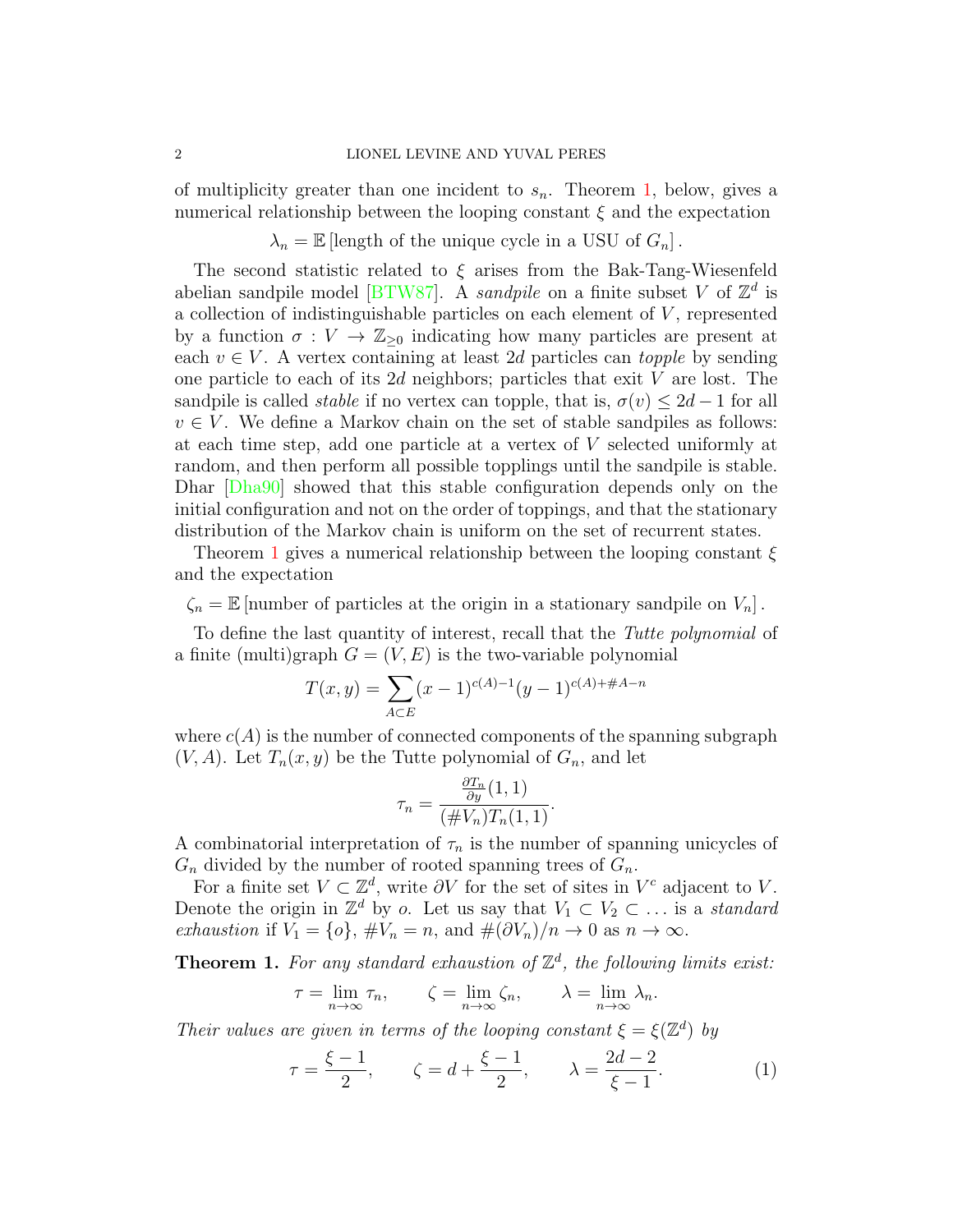

<span id="page-2-0"></span>FIGURE 1. A spanning unicycle of the  $8 \times 8$  square grid. The unique cycle is shown in red.

The case of the square grid  $\mathbb{Z}^2$  is of particular interest because the quantities  $\xi, \tau, \zeta, \lambda$  rather mysteriously come out to be rational numbers.

**Corollary 2.** In the case  $d = 2$ , we have [\[KW11,](#page-13-0) [PPR11\]](#page-14-0)

$$
\xi = \frac{5}{4} \quad and \quad \zeta = \frac{17}{8}.
$$

Hence by Theorem [1,](#page-1-0)

$$
\tau = \frac{1}{8} \quad and \quad \lambda = 8.
$$

The value  $\zeta(\mathbb{Z}^2) = \frac{17}{8}$  was conjectured by Grassberger in the mid-1990's [\[Dha06\]](#page-13-3). Poghosyan and Priezzhev [\[PP11\]](#page-14-1) observed the equivalence of this conjecture with  $\xi(\mathbb{Z}^2) = \frac{5}{4}$ , and shortly thereafter the proofs [\[PPR11,](#page-14-0) [KW11\]](#page-13-0) of these two equalities appeared. Our main contribution is showing that  $\tau$ ,  $\zeta$ and  $\lambda$  are rational functions of  $\xi$  in all dimensions  $d \geq 2$ , and consequently, the calculation of  $\tau(\mathbb{Z}^2)$  and  $\lambda(\mathbb{Z}^2)$ . As we will see, the proof of Theorem [1](#page-1-0) is readily assembled from known ingredients in the literature. However, we think there is some value in collecting these ingredients in one place.

The proof that  $\zeta(\mathbb{Z}^2) = \frac{17}{8}$  in [\[KW11\]](#page-13-0) uses Kenyon's theory of vector bundle Laplacians  $\overline{[Ken11]}$ , while the proof in  $\overline{[PPR11]}$  uses monomer-dimer calculations. Both proofs involve powers of  $1/\pi$  which ultimately cancel out. For  $i = 0, 1, 2, 3$  let  $p_i$  be the probability that a uniform recurrent sandpile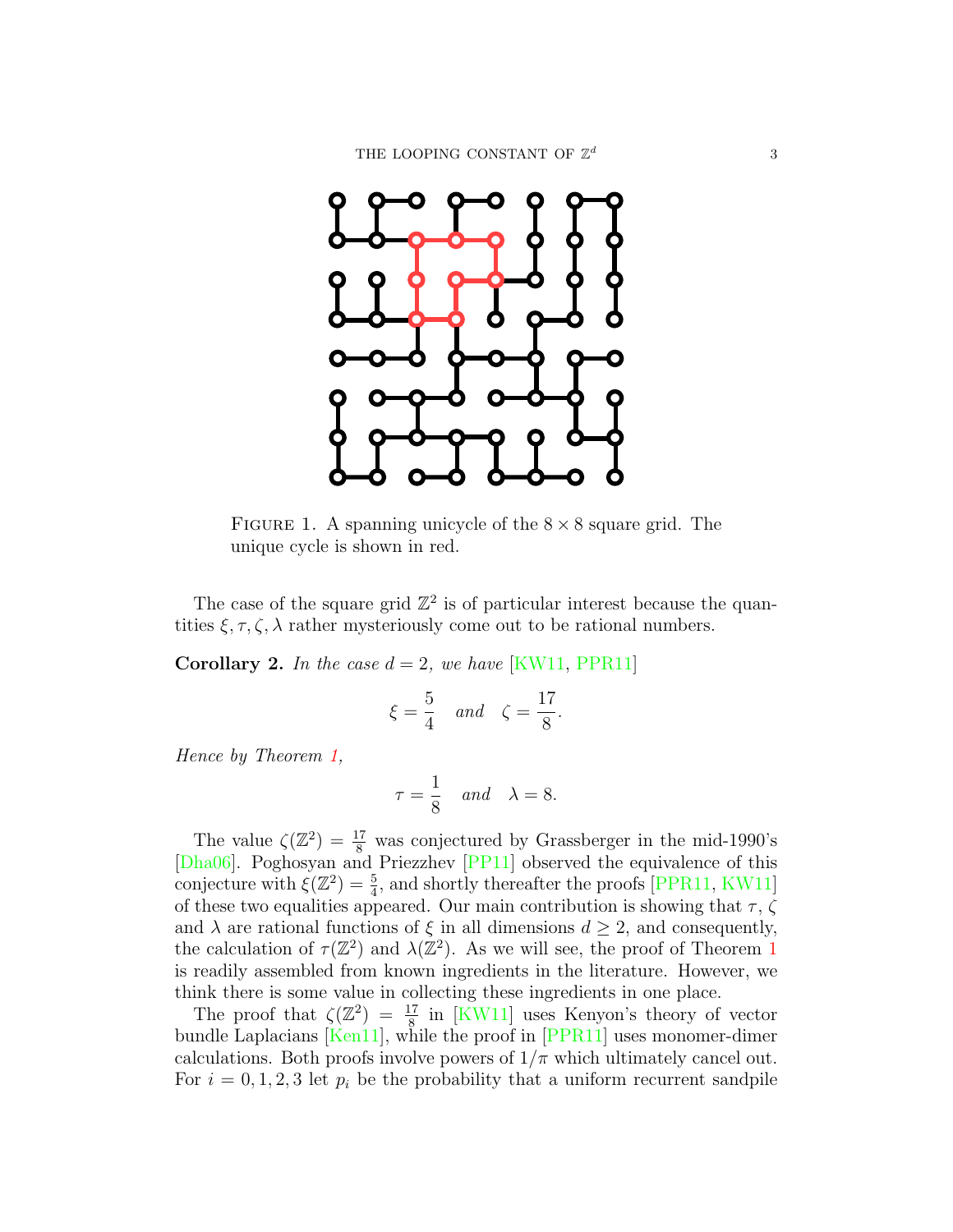in  $\mathbb{Z}^2$  has exactly i grains of sand at the origin. The proof of the distribution

$$
p_0 = \frac{2}{\pi^2} - \frac{4}{\pi^3}
$$
  
\n
$$
p_1 = \frac{1}{4} - \frac{1}{2\pi} - \frac{3}{\pi^2} + \frac{12}{\pi^3}
$$
  
\n
$$
p_2 = \frac{3}{8} + \frac{1}{\pi} - \frac{12}{\pi^3}
$$
  
\n
$$
p_3 = \frac{3}{8} - \frac{1}{2\pi} + \frac{1}{\pi^2} + \frac{4}{\pi^3}
$$

is completed in [\[PPR11,](#page-14-0) [KW11\]](#page-13-0), following work of [\[MD91,](#page-13-5) [Pri94,](#page-14-2) [JPR06\]](#page-13-6). In particular,  $\zeta(\mathbb{Z}^2) = p_1 + 2p_2 + 3p_3 = \frac{17}{8}$  $\frac{17}{8}$ .

The objects we study on finite subgraphs of  $\mathbb{Z}^d$  also have "infinite-volume" limits" defined on  $\mathbb{Z}^d$  itself: Lawler [\[Law80\]](#page-13-7) defined the infinite loop-erased random walk, Pemantle [\[Pem91\]](#page-13-8) defined the uniform spanning tree in  $\mathbb{Z}^d$ , and Athreya and Járai  $[AJ04]$  defined the infinite-volume stationary measure for sandpiles in  $\mathbb{Z}^d$ . As for the Tutte polynomial, the limit

$$
t(x,y) := \lim_{n \to \infty} \frac{1}{n} \log T_n(x,y)
$$

can be expressed in terms of the pressure of the Fortuin-Kasteleyn random cluster model with parameters  $p = 1 - \frac{1}{n}$  $\frac{1}{y}$  and  $q = (x - 1)(y - 1)$ . By a theorem of Grimmett (see [\[Gri06,](#page-13-10) Theorem 4.58]) this limit exists for all real  $x, y > 1$  $x, y > 1$ . Theorem 1 concerns the behavior of this limit as  $(x, y) \rightarrow (1, 1)$ ; indeed, another expression for  $\tau_n$  is

$$
\tau_n = \frac{\partial}{\partial y} \left[ \frac{1}{n} \log T_n(x, y) \right] \Big|_{x=y=1}
$$

.

Sections [1,](#page-4-0) [2](#page-7-0) and [3](#page-9-0) collect the results from the literature that we will use. These are 1. The existence of the infinite loop-erased random walk measure, due to Lawler; 2. Wilson's algorithm relating loop-erased random walk to paths in the wired uniform spanning forest; 3. the fact that each component of the wired uniform spanning forest has one end, proved by Benjamini, Lyons, Peres and Schramm; 4. the burning bijection of Majumdar and Dhar between spanning trees and recurrent sandpiles; 5. the theorem of Merino L'opez relating recurrent sandpiles to a specialization of the Tutte polynomial; and 6. a result of Athreya and Járai which shows that in the infinite volume limit, the bulk average height of a recurrent sandpile coincides with the expected height at the origin. Items 1-3 are used to prove existence of the limits in Theorem [1,](#page-1-0) and items 4-6 are used to relate them to one another.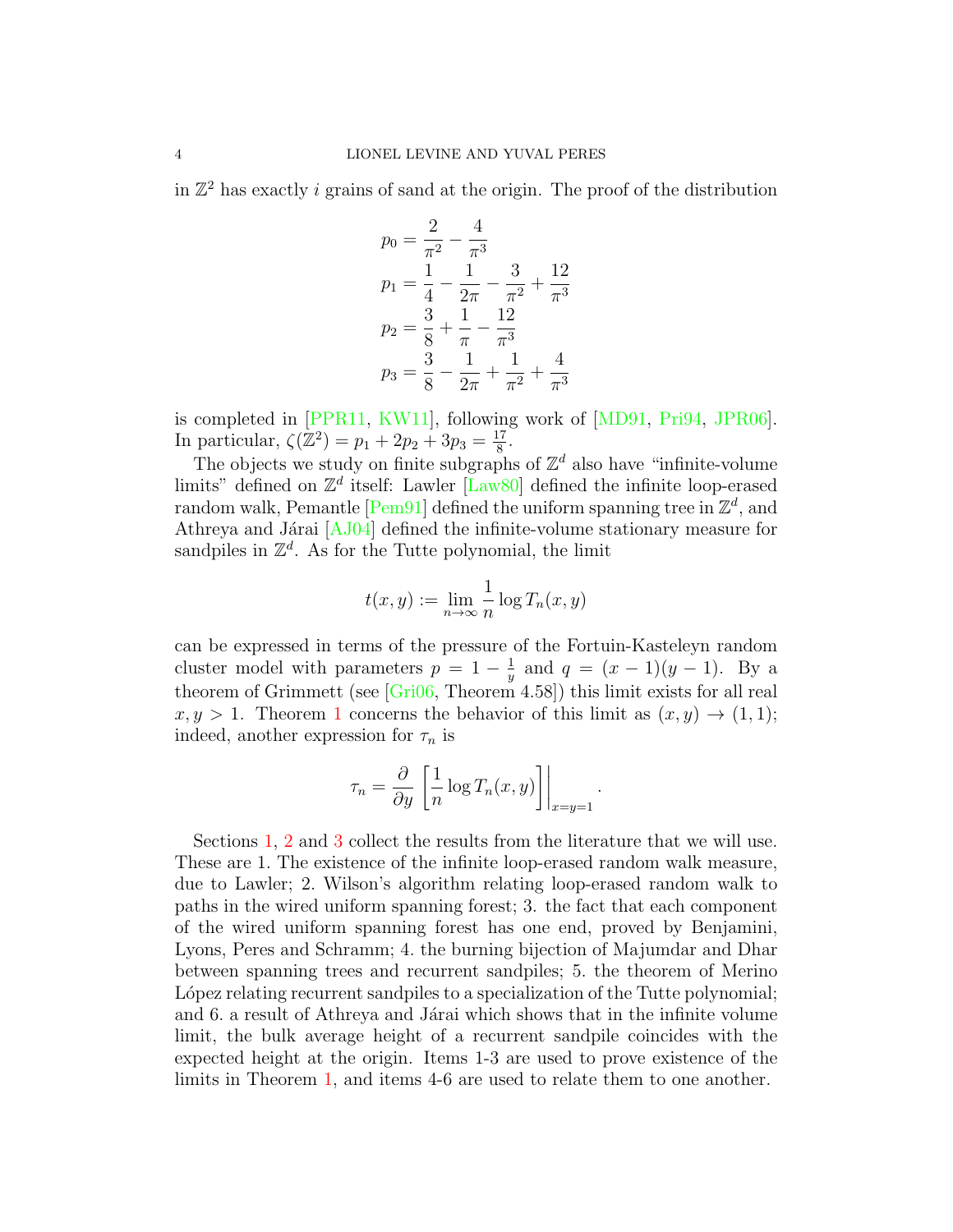# 1. THE LOOPING CONSTANT OF  $\mathbb{Z}^d$

<span id="page-4-0"></span>A walk in  $\mathbb{Z}^d$  is a sequence of vertices  $\gamma_0, \gamma_1, \ldots$  such that  $\gamma_i \sim \gamma_{i+1}$  for all i. A path is a walk whose vertices  $\gamma_i$  are distinct. Given a walk  $\gamma =$  $(\gamma_0, \ldots, \gamma_m)$ , Lawler [\[Law80\]](#page-13-7) defined the *loop-erasure LE(γ)* as the path obtained by deleting the cycles of  $\gamma$  in chronological order. Formally,

$$
LE(\gamma) = (\gamma_{s(0)}, \ldots, \gamma_{s(J)})
$$

where  $s(0) = 0$  and for  $j \geq 0$ ,

$$
s(j + 1) = 1 + \max\{i \mid \gamma_i = \gamma_{s(j)}\}.
$$

The sequence s necessarily satisfies  $s(J+1) = m+1$  for some  $J \geq 0$ . This J is the number of edges in the loop-erased path  $LE(\gamma)$ .

For  $n \geq 1$ , let  $Q_n = [-n, n]^d \cap \mathbb{Z}^d$ . Let  $\gamma^n$  be a simple random walk in  $\mathbb{Z}^d$ stopped on first exiting the cube  $Q_n$ ; that is,

$$
\gamma^n = (\gamma_0, \ldots, \gamma_T)
$$

where  $\gamma_0 = o$ ; the increments  $\gamma_{i+1} - \gamma_i$  are independent and uniformly distributed elements of  $\{\pm \mathbf{e}_1, \ldots, \pm \mathbf{e}_d\}$ ; and  $T = \min\{i \geq 0 | \gamma_i \notin Q_n\}$ . Fix  $k \geq 1$ , and for  $n \geq k$  let  $P^n$  be the distribution of the first k steps of the loop-erasure  $LE(\gamma^n)$ . Thus  $P^n$  is a probability measure on the set  $\Gamma_k$  of paths of length k starting at the origin in  $\mathbb{Z}^d$ . Lawler [\[Law91,](#page-13-11) Prop. 7.4.2] shows that the measures  $P^n$  converge as  $n \to \infty$  (this is easy in dimensions  $d \geq 3$ , but requires some work in dimension  $d = 2$  because of the recurrence of simple random walk). Combining these measures on  $\Gamma_k$  for  $k \geq 1$ , we obtain a measure P on infinite paths starting at the origin in  $\mathbb{Z}^d$ .

Let  $\alpha$  be an infinite loop-erased random walk starting at the origin in  $\mathbb{Z}^d$ , that is, a random path with distribution  $P$ . We define the *looping constant*  $\xi$  of  $\mathbb{Z}^d$  as the expected number of neighbors of the origin lying on  $\alpha$ . By symmetry, each of the 2d neighbors  $\pm \mathbf{e}_i$  is equally likely to lie on  $\alpha$ , so

<span id="page-4-1"></span>
$$
\xi = 2dP(\mathbf{e}_1 \in \alpha). \tag{2}
$$

We first relate the looping constant  $\xi$  to the wired uniform spanning forest. A wired spanning forest F of V is an acyclic spanning subgraph of  $V \cup \partial V$ such that for every  $y \in V$  there is a unique path in F from y to  $\partial V$  (Figure 2). The vertices on this path are called *ancestors* of y in  $F$ . If x is an ancestor of y, we write  $x \leq_F y$ , and we also say that y is a *descendant* of x.

A wired uniform spanning forest (WUSF) of V is a wired spanning forest of V selected uniformly at random. Pemantle [\[Pem91\]](#page-13-8) showed that the path from x to  $\partial V$  in the wired uniform spanning forest on V has the same distribution as the loop-erasure of a simple random walk started at  $x$  and stopped on first hitting  $\partial V$ .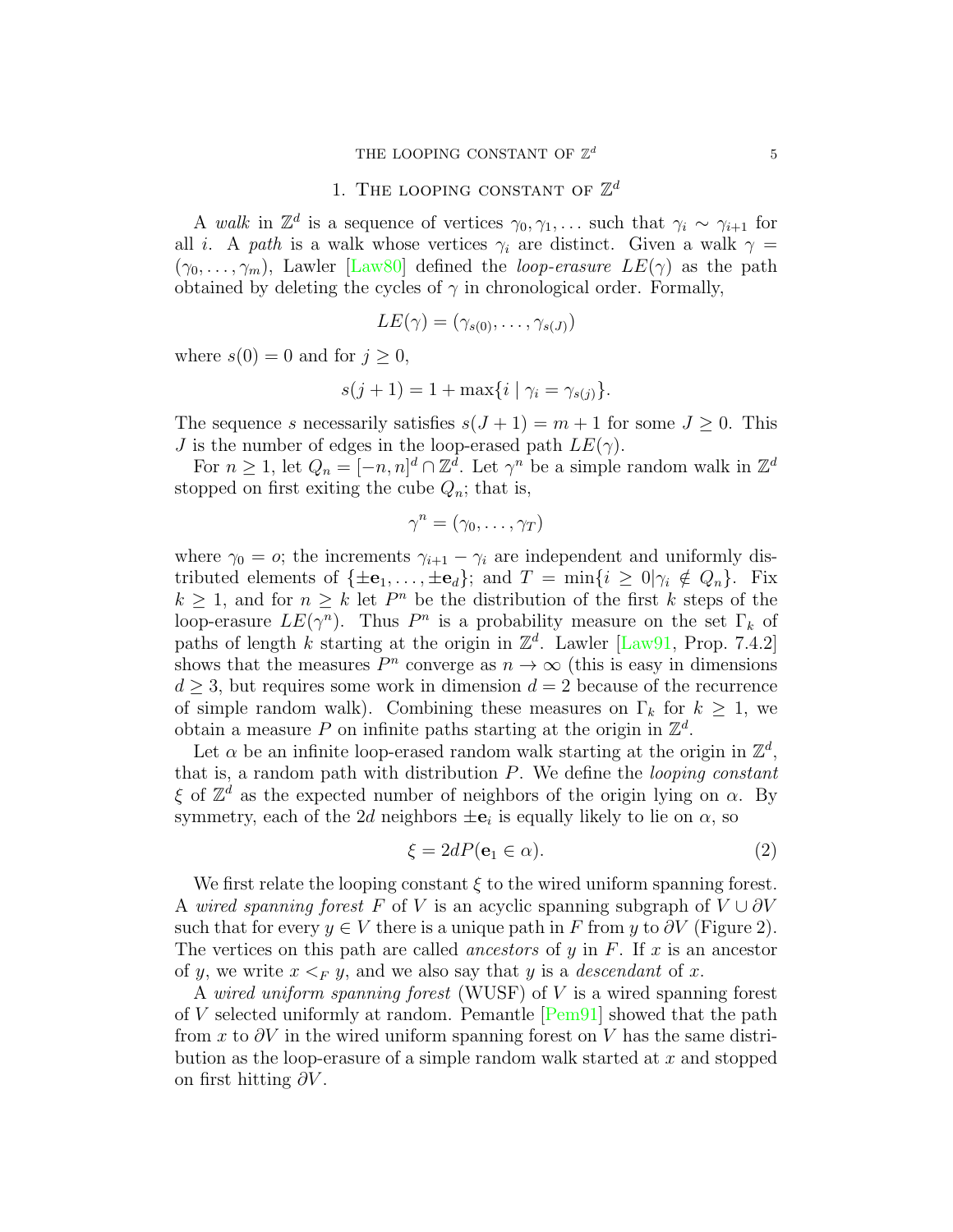

FIGURE 2. A wired spanning forest of the  $6 \times 6$  square grid. The origin is the filled purple vertex. Its path of ancestors is shown in blue, and its subtree of descendants is shown in red. The wired boundary is shown in gray. In this example, the north and west neighbors are descendants of the origin, but the south and east neighbors are not.

Pemantle also defined the WUSF on  $\mathbb{Z}^d$  itself. An important property of the WUSF on  $\mathbb{Z}^d$  is that almost surely, each connected component has only one end [\[Pem91,](#page-13-8) [BLPS01,](#page-13-12) [LMS08\]](#page-13-13), which means that any two infinite paths in the same component differ in only finitely many edges. It follows that the origin has only finitely many descendants. In other words, only finitely many vertices  $v \in \mathbb{Z}^d$  have the property that the origin is on the unique infinite path in the WUSF starting at  $v$ .

Let  $V_1 \subset V_2 \subset \cdots$  be an exhaustion of  $\mathbb{Z}^d$ , and let  $F_n$  be a wired uniform spanning forest of  $V_n$ . Let F be a wired uniform spanning forest of  $\mathbb{Z}^d$ . Denote by  $\mathbb{P}_n$  and  $\mathbb{P}$  the distributions of  $F_n$  and F respectively. The defining property of  $\mathbb P$  is that if  $\mathcal A$  is a cylinder event (i.e., an event involving a fixed finite set of edges of  $\mathbb{Z}^d$  then  $\mathbb{P}_n(\mathcal{A}) \to \mathbb{P}(\mathcal{A})$  as  $n \to \infty$ . Note that the event that x is a descendant of  $\sigma$  is not a cylinder event, which is why the proof of the following lemma requires some care.

<span id="page-5-0"></span>Lemma 3. Let

$$
\xi_n = \sum_{x \sim o} \mathbb{P}_n\{o <_{F_n} x\}
$$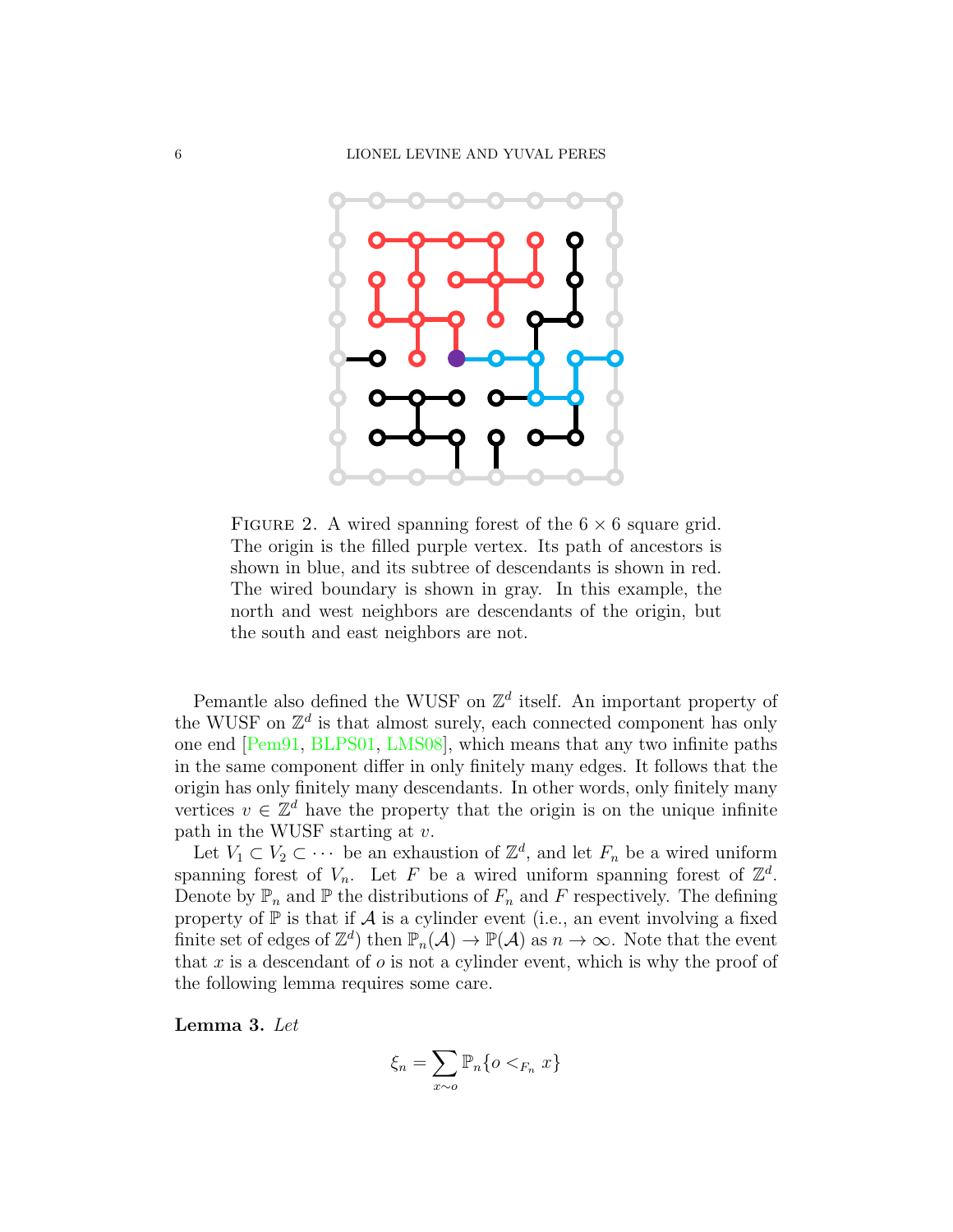be the expected number of neighbors of o which are descendants of o in  $F_n$ . Then as  $n \to \infty$ 

$$
\xi_n\to\xi
$$

where  $\xi$  is the looping constant [\(2\)](#page-4-1).

*Proof.* Let  $\xi^* = \sum_{x \sim o} \mathbb{P}(o \leq_F x)$  be the expected number of neighbors of o which are descendants of o in F, where F is a WUSF on  $\mathbb{Z}^d$ . We first show that  $\xi_n \to \xi^*$ . For fixed k, let  $\mathcal{A}_k$  be the event that some vertex outside  $V_k$  is a descendant of o in F, and let  $\delta_k = \mathbb{P}(\mathcal{A}_k)$ . Since each connected component of F has one end, we have  $\delta_k \to 0$  as  $k \to \infty$ . Since  $\mathcal{A}_k$  is a cylinder event,  $\mathbb{P}_n(\mathcal{A}_k) \to \delta_k$  as  $n \to \infty$ .

Fix a neighbor x of the origin o, and let  $\gamma$  (resp.  $\gamma^n$ ) be the infinite path from x in F (resp. the path from x to  $\partial V_n$  in  $F_n$ ). Let  $\gamma_k$  (resp.  $\gamma_k^n$ ) be the initial segment of  $\gamma$  (resp.  $\gamma^n$ ) until it first exits  $V_k$ . Then

$$
\mathbb{P}_n(o \in \gamma_k^n) \stackrel{n \to \infty}{\longrightarrow} \mathbb{P}(o \in \gamma_k) \stackrel{k \to \infty}{\longrightarrow} \mathbb{P}(o \in \gamma).
$$

Moreover the event that *o* lies on  $\gamma^n$  but not on the initial segment  $\gamma_k^n$ , is contained in the event  $\mathcal{A}_k$  that o has a descendant in  $F_n$  outside  $V_k$ . Hence

$$
\mathbb{P}_n(o \in \gamma^n) - \mathbb{P}_n(o \in \gamma_k^n) \le \mathbb{P}_n(\mathcal{A}_k) \longrightarrow \delta_k.
$$

Now fix  $\epsilon > 0$  and take k large enough that  $\delta_k < \epsilon$ . We have

$$
|\mathbb{P}_n (o \in \gamma^n) - \mathbb{P}(o \in \gamma)| \leq |\mathbb{P}_n (o \in \gamma^n) - \mathbb{P}_n (o \in \gamma_k^n)| +
$$
  
+ 
$$
|\mathbb{P}_n (o \in \gamma_k^n) - \mathbb{P}(o \in \gamma_k)| +
$$
  
+ 
$$
|\mathbb{P} (o \in \gamma_k) - \mathbb{P}(o \in \gamma)|.
$$

The right side is  $< 3\epsilon$  for sufficiently large n. Hence  $\mathbb{P}_n(o <_{F_n} x) \to \mathbb{P}(o <_{F_n} x)$ x) as  $n \to \infty$ . Summing over neighbors x of o we obtain  $\xi_n \to \xi^*$  as  $n \to \infty$ .

Next we show that  $\xi^* = \xi$ . By translation invariance of the WUSF on  $\mathbb{Z}^d$ ,

$$
\xi^* = \sum_{x \sim o} \mathbb{P}(o <_F x) = \sum_{x \sim o} \mathbb{P}(-x <_F o).
$$

That is,  $\xi^*$  is also the expected number of neighbors of  $o$  which are ancestors of  $o$  in  $F$ . To complete the proof it suffices to show that the unique infinite path  $\gamma$  in F starting at o (consisting of o and all of its ancestors) has the same distribution as the infinite loop-erased random walk  $\alpha$  in  $\mathbb{Z}^d$  starting at o. In the transient case  $d \geq 3$ , this is immediate from Wilson's method rooted at infinity [\[BLPS01,](#page-13-12) Theorem 5.1]. In the recurrent case  $d = 2$ , Wilson's method requires us to choose a finite root  $r \in \mathbb{Z}^2$ . By [\[BLPS01,](#page-13-12) Proposition 5.6, the unique path  $\gamma_r$  from *o* to *r* in *F* has the same distribution as the loop-erasure of simple random walk started at o and stopped on first hitting r. Fix  $k \geq 1$ , and let  $\mathcal{B}_k$  be the event that r has an ancestor in the square  $Q_k = [-k, k]^2 \cap \mathbb{Z}^2$ . Since the WUSF in  $\mathbb{Z}^2$  has only one end, by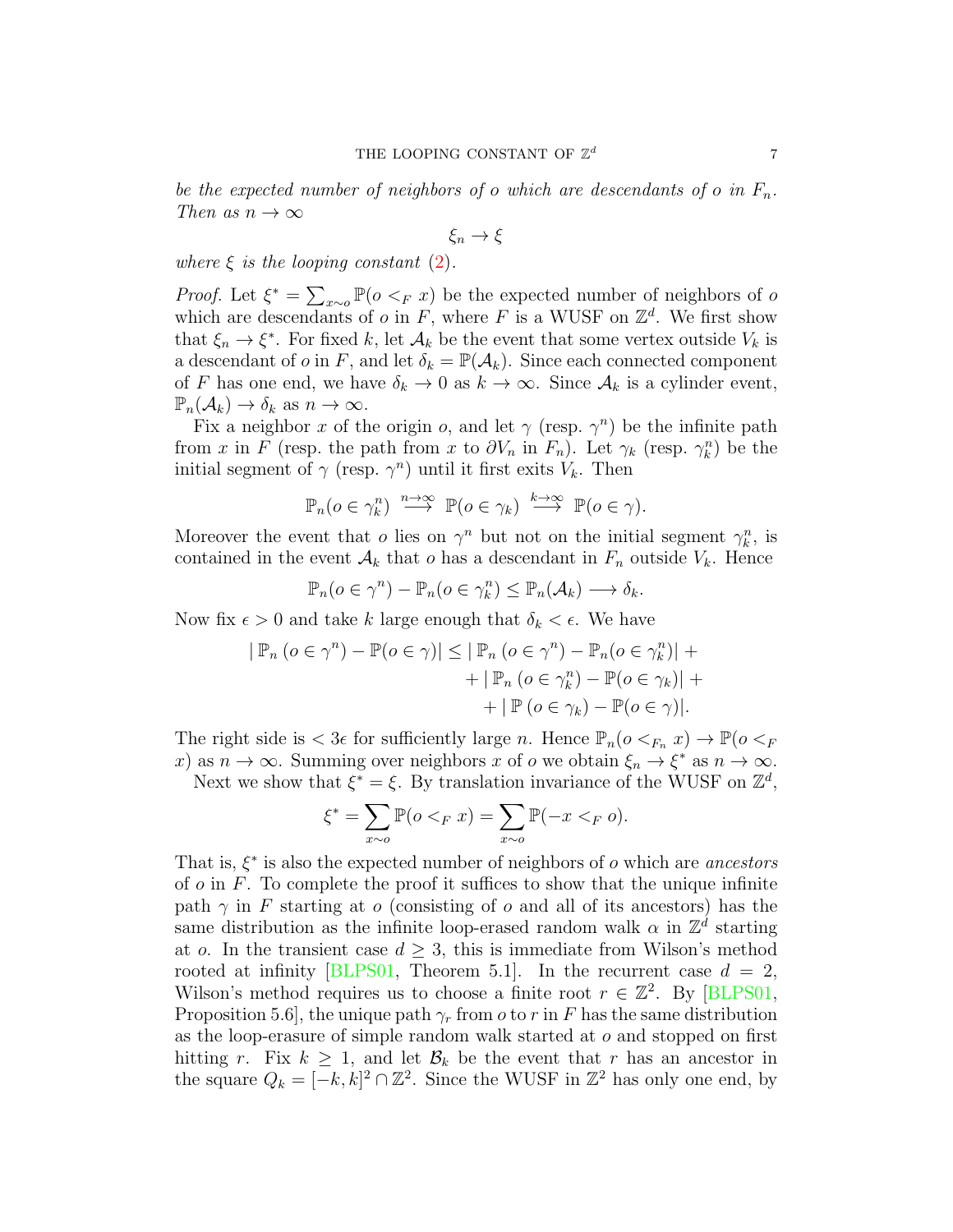taking r sufficiently far from o we can ensure that  $\mathbb{P}(\mathcal{B}_k)$  is as small as desired. Let  $\gamma_r^k, \gamma^k, \alpha^k$  be the initial segments of the paths  $\gamma_r, \gamma, \alpha$  stopped when they first exit  $Q_k$ . On the event  $\mathcal{B}_k^c$  we have  $\gamma_r^k = \gamma^k$ . For fixed k, as  $r \to \infty$  the distribution of  $\gamma_r^k$  converges to the distribution of  $\alpha^k$ , which shows that  $\gamma^k$ has the same distribution as  $\alpha^k$ . Since this holds for all k, we conclude that  $\gamma$  has the same distribution as  $\alpha$ , which completes the proof.

### 2. Burning bijection

<span id="page-7-0"></span>Majumdar and Dhar [\[MD92\]](#page-13-14) used Dhar's burning algorithm [\[Dha90\]](#page-13-2) to give a bijection between recurrent sandpiles and spanning trees. Priezzhev [\[Pri94\]](#page-14-2) showed how the local statistics of sandpiles correspond to the (not completely local) statistics of spanning trees under the burning bijection. For a given vertex  $x$ , the correspondence relates the number of particles at  $x$  in the sandpile with the number of neighbors of  $x$  which are descendants of x in the spanning tree. This correspondence is described in several other papers in the physics literature; see [\[JPR06,](#page-13-6) pages 7-8] and the references cited there.

Let  $G = (V, E)$  be a finite connected undirected graph, with self-loops and multiple edges permitted. Fix a vertex  $s \in V$  called the sink, which is not permitted to topple. For each vertex  $x \neq s$ , fix a total ordering  $\lt_x$  of the set  $E_x$  of edges incident to x.

Let t be a spanning tree of G. For each vertex  $x \neq s$ , write  $e_t(x)$  for the first edge in the path from x to s in t, and let  $\ell_t(x)$  be the number of edges in this path. The burning bijection associates to  $t$  the recurrent sandpile

$$
\sigma_t(x) = \delta_x - 1 - a_t(x) - b_t(x)
$$

where  $\delta_x = \#E_x$  is the degree of x, and

$$
a_t(x) = \#\{(x, y) \in E_x \mid \ell_t(y) < \ell_t(x) - 1\};
$$
\n
$$
b_t(x) = \#\{(x, y) \in E_x \mid \ell_t(y) = \ell_t(x) - 1 \text{ and } (x, y) <_{x} e_t(x)\}.
$$

Now let t be a uniform random spanning tree of  $G$ , so that  $\sigma_t$  is a uniform random recurrent sandpile. We say that y is a *descendant* of x in t if x is on the path from y to s in t. Let  $D_x$  be the number of neighbors of x that are descendants of x in t. According to the next lemma, conditional on  $D_x$ , the distribution of  $\sigma_t(x)$  is uniform on  $\{D_x, D_x + 1, \ldots, \delta_x - 1\}.$ 

<span id="page-7-1"></span>**Lemma 4.** For any vertex  $x \neq s$ , and any  $0 \leq j \leq k \leq \delta_x - 1$ ,

$$
\mathbb{P}(\sigma_t(x) = k | D_x = j) = \frac{1}{\delta_x - j}.
$$

To prove this, we will show something slightly stronger, conditioning on the entire tree minus the edge  $e_x(t)$ . Write  $\text{des}_x(t)$  for the subtree of descendants of x in t, and nondes<sub>x</sub>(t) for the subtree of non-descendants of x in t. The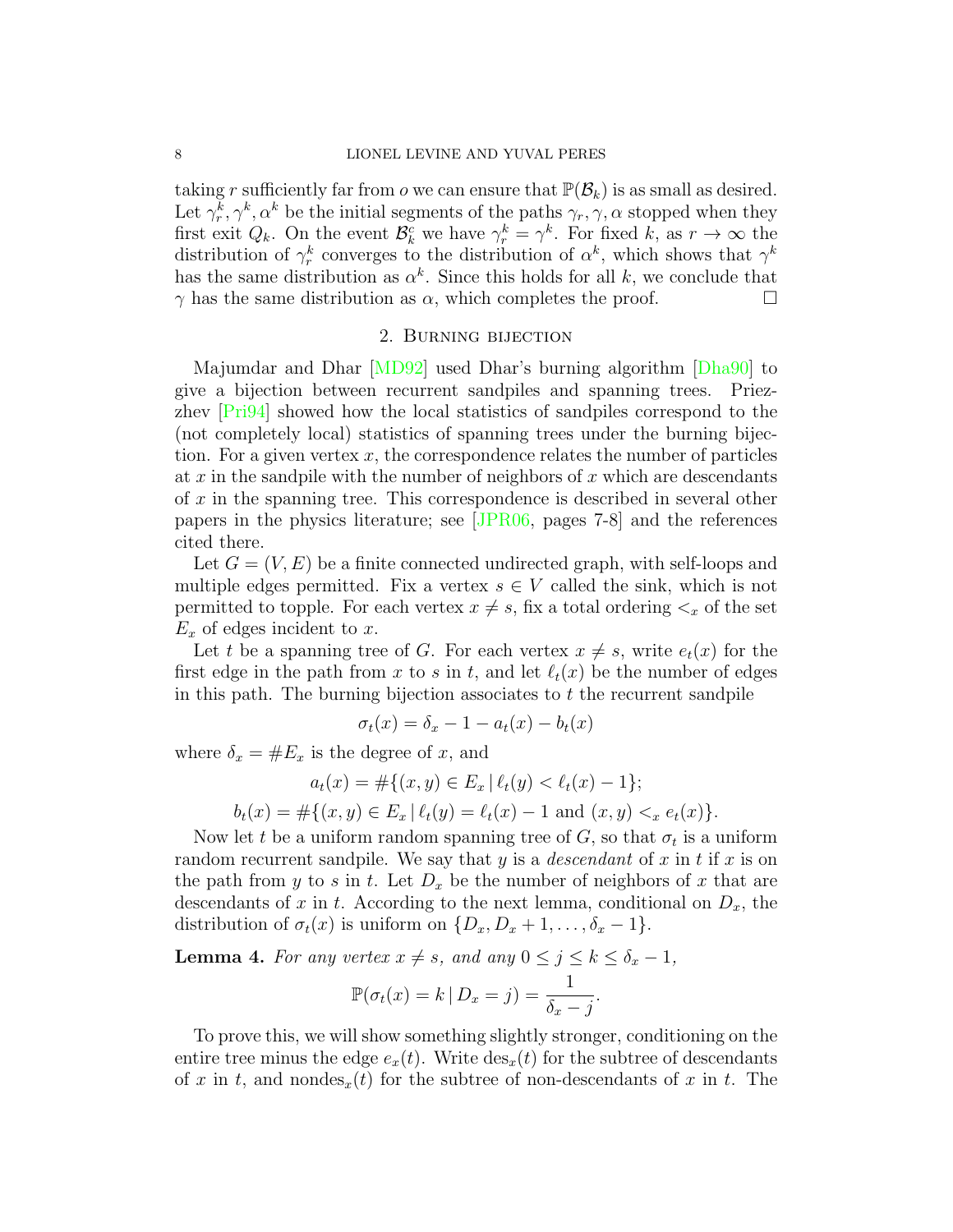

<span id="page-8-0"></span>FIGURE 3. A two-component spanning forest  $F = F_x \cup F_s$ . The set  $\mathcal{T}(F)$  consists of the two trees  $t_i = F \cup \{e_i\}$  obtained by adding one of the dashed edges  $e_i = (x, y_i)$ . Since  $\ell_{F_s}(y_1) =$  $\ell_{F_s}(y_2) = 5$ , the ordering of the  $e_i$  is determined by the ordering on  $\lt_x$  on  $E_x$ .

former subtree is rooted at  $x$ , and the latter is rooted at  $s$ . Suppose that  $F = F_x \cup F_s$  is a two-component spanning forest of G, with one component  $F_x$  rooted at x and the other component  $F_s$  rooted at s. Consider the set of trees

$$
\mathcal{T}(F) = \{ t \mid \text{des}_x(t) = F_x, \text{ nondes}_x(t) = F_s \}.
$$

See Figure [3.](#page-8-0)

**Lemma 5.** Let j be the number of neighbors of x that belong to  $F_x$ . Then

- If  $t \in \mathcal{T}(F)$ , then  $\sigma_t(x) \geq i$ .
- For each integer  $k \in \{j, j+1, \ldots, \delta_x-1\}$ , there is exactly one spanning tree  $t \in \mathcal{T}(F)$  of G with  $\sigma_t(x) = k$ .

Proof. Let

$$
\mathcal{E} = \{(x, y) \in E \mid y \in F_s\}.
$$

Order the edges  $e_1, \ldots, e_r$  of  $\mathcal E$  so that

$$
\ell_{F_s}(y_1) \leq \ldots \leq \ell_{F_s}(y_r)
$$

where  $e_i = (x, y_i)$ , and  $r = \delta_x - j$ . To break ties, if  $\ell_{F_s}(y_i) = \ell_{F_s}(y_{i+1})$ , then choose the ordering so that  $e_i <_x e_{i+1}$ .

The elements of  $\mathcal{T}(F)$  are precisely the trees

$$
t_i = F \cup \{e_i\}
$$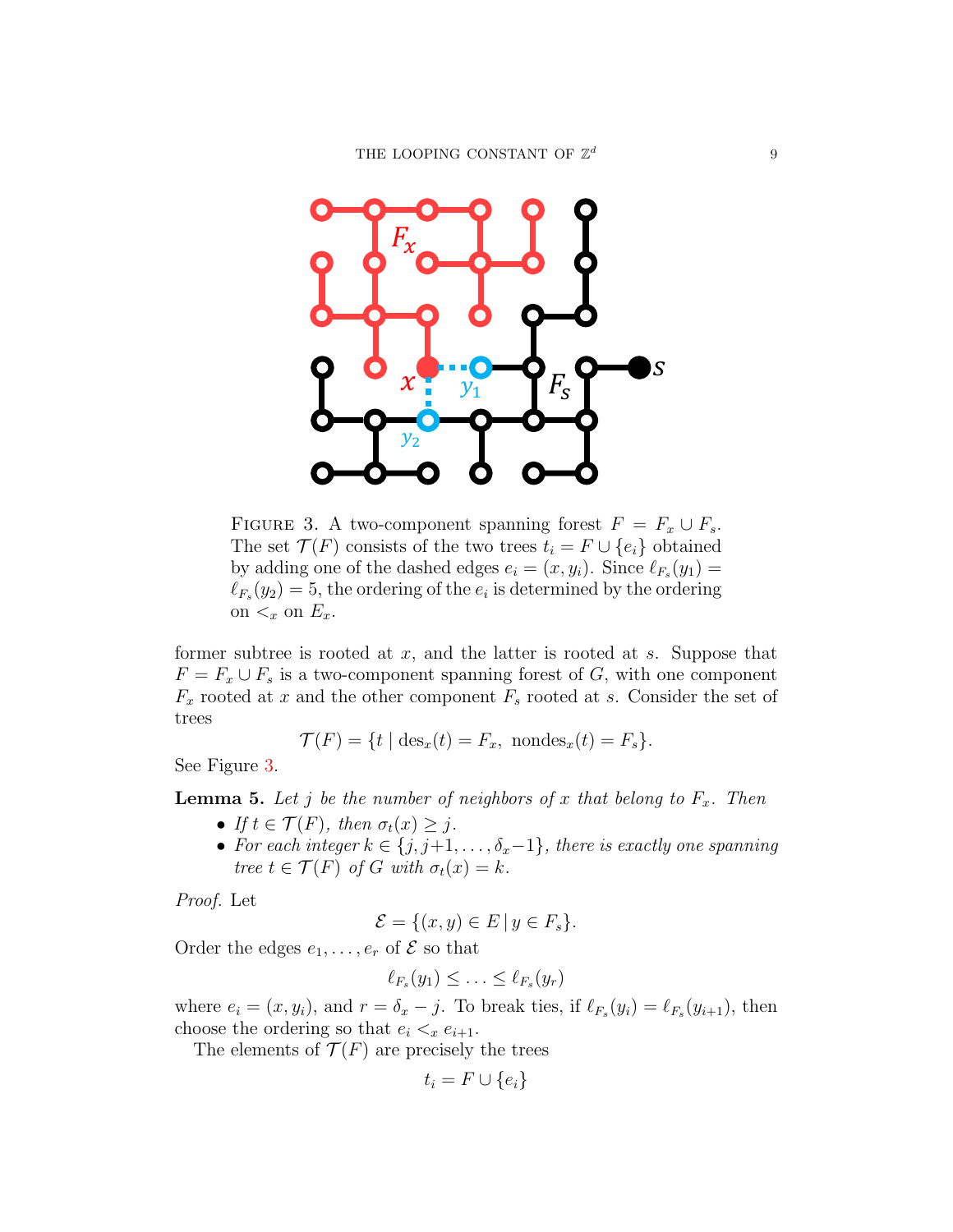for  $i = 1, \ldots, r$ . Note that  $\ell_{t_i}|_{F_s} = \ell_{F_s}$ , and

$$
\ell_{t_i}(x) = \ell_{F_s}(y_i) + 1.
$$

Moreover, for any  $z \in F_x$ , since x lies on the path from z to s in  $t_i$ , we have  $\ell_{t_i}(z) > \ell_{t_i}(x)$ . By our choice of ordering of  $\mathcal{E}$ , we have

$$
a_{t_i}(x) + b_{t_i}(x) = i - 1
$$

hence

$$
\sigma_{t_i}(x) = \delta_x - 1 - a_{t_i}(x) - b_{t_i}(x) = \delta_x - i.
$$

Thus as i ranges from 1 to r, the sandpile height  $\sigma_{t_i}(x)$  assumes each integer value between  $j = \delta_x - r$  and  $\delta_x - 1$  exactly once.

# 3. TUTTE POLYNOMIAL

<span id="page-9-0"></span>Let  $G = (V, E)$  be any connected graph with n vertices and m edges (as before,  $G$  is undirected and may have loops and multiple edges). Fix a sink vertex  $s \in V$ , and let  $\delta$  be its degree. We will use the following theorem of C. Merino López, which gives a generating function for recurrent sandpiles according to total number of particles.

**Theorem 6.** [\[Mer97\]](#page-13-15) The Tutte polynomial  $T_G(x, y)$  evaluated at  $x = 1$  is given by

$$
T_G(1,y)=y^{\delta-m}\sum_{\sigma}y^{|\sigma|}
$$

where the sum is over all recurrent sandpiles  $\sigma$  on G with sink at s, and  $|\sigma| = \sum_{x \neq s} \sigma(x)$  denotes the number of particles in  $\sigma$ .

Differentiating and evaluating at  $y = 1$ , we obtain

$$
\frac{\partial}{\partial y}T_G(1,1) = \sum_{\sigma} (\delta - m + |\sigma|).
$$

The number of recurrent configurations is  $T<sub>G</sub>(1,1)$ , so the mean height of a uniform random recurrent configuration is

$$
\bar{\zeta}(G):=\frac{1}{nT_G(1,1)}\sum_{\sigma}|\sigma|.
$$

Combining these expressions yields

<span id="page-9-1"></span>Corollary 7.

$$
\bar{\zeta}(G) = \frac{1}{n} \left( m - \delta + \frac{\frac{\partial}{\partial y} T_G(1,1)}{T_G(1,1)} \right) = \frac{1}{n} \left( m - \delta + \frac{u(G)}{\kappa(G)} \right)
$$

where  $\kappa(G)$  is the number of spanning trees of G, and  $u(G)$  is the number of spanning unicycles.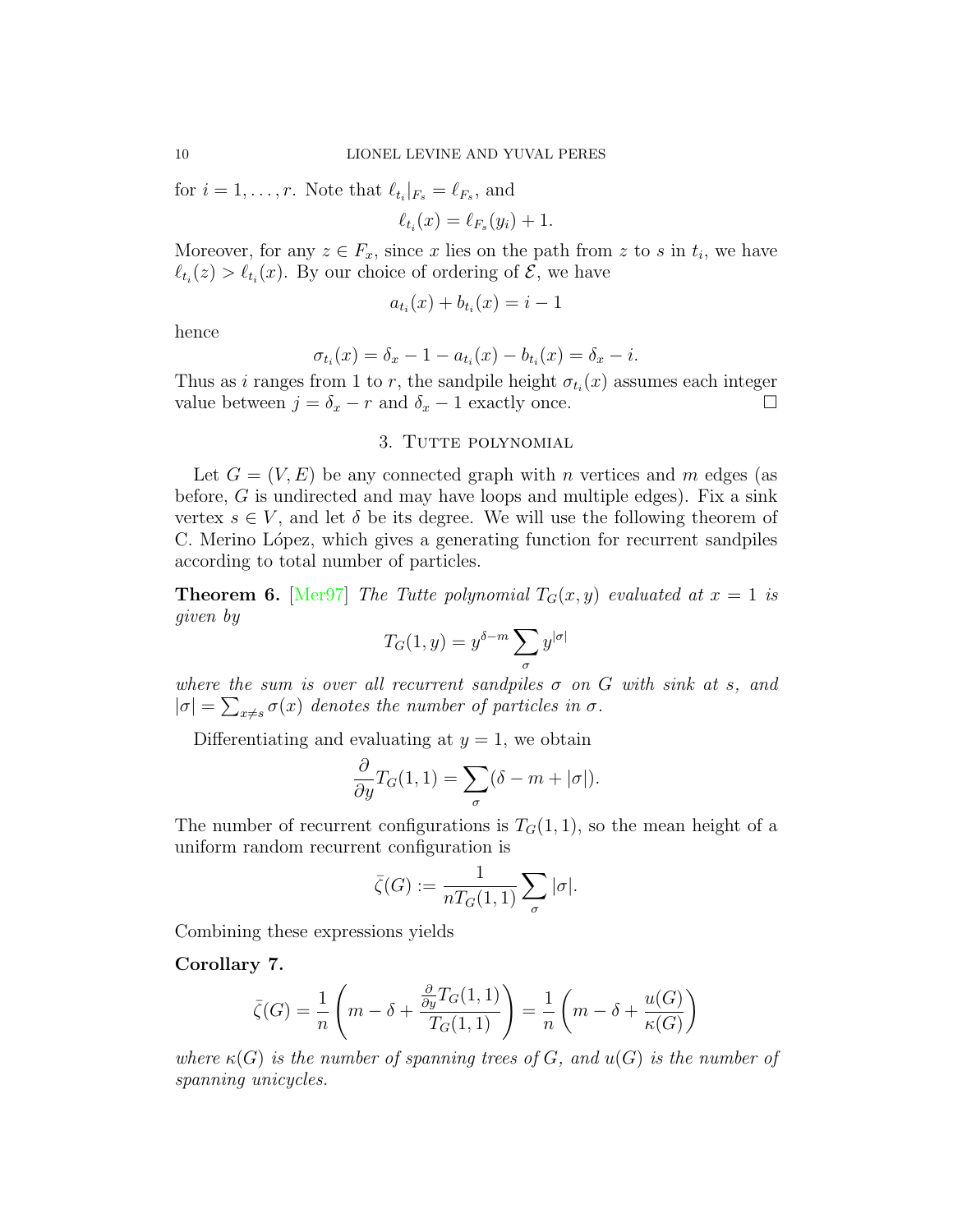To derive the second equality of Corollary [7](#page-9-1) from the first, recall that

$$
T_G(x,y) = \sum_{A \subset E} (x-1)^{c(A)-1} (y-1)^{c(A)+\#A-n}
$$

where  $c(A)$  is the number of connected components of the spanning subgraph  $(V, A)$ . Here we interpret  $0^0 = 1$ . Thus  $T_G(1, 1)$  counts connected spanning subgraphs of G containing exactly  $n-1$  edges, which are precisely the spanning trees, while  $\frac{\partial}{\partial y}T_G(1,1)$  counts connected spanning subgraphs containing exactly n edges, which are precisely the unicycles. The expression of  $\overline{\zeta}$  in terms of the ratio  $u(G)/\kappa(G)$  was exploited in [\[FLW10\]](#page-13-16) to estimate  $\zeta(G)$ when G is a complete graph.

Next we relate the ratio  $u(G)/\kappa(G)$  to the expected length of the cycle in a USU of G. If U is a spanning unicycle of G, then deleting any edge of its cycle yields a spanning tree, and each spanning tree is obtained from  $m - n + 1$  different unicycles in this way; hence

$$
\sum_{U} |U| = (m - n + 1)\kappa(G)
$$

where  $|U|$  denotes the length of the unique cycle of U, and the sum is over all spanning unicycles of G. Let

$$
\mathbb{E} |U| = \frac{1}{u(G)} \sum_U |U|
$$

be the expected length of the cycle in a uniform spanning unicycle of G. Then

<span id="page-10-1"></span>
$$
\frac{u(G)}{\kappa(G)} = \frac{m - n + 1}{\mathbb{E}|U|}.
$$
\n(3)

# 4. Proof of Theorem [1](#page-1-0)

Let  $V_1 \subset V_2 \subset \cdots$  be a standard exhaustion of  $\mathbb{Z}^d$ , and let  $G_n$  be the multigraph obtained by collapsing  $V_n^c$  to a single vertex  $s_n$  and removing self-loops at  $s_n$ . The last ingredient we need is a lemma saying that the bulk average sandpile height is the same as the expected height at the origin, in the large n limit. This follows from the main result of Athreya and Járai  $[AJ04,$ Theorem 1] on the infinite-volume limit of the stationary distribution of the abelian sandpile model.

<span id="page-10-0"></span>**Lemma 8.** Let  $\sigma_n$  be a uniform random recurrent sandpile on  $G_n$ . Then

$$
\lim_{n \to \infty} \frac{1}{n} \sum_{x \in V_n} \mathbb{E} \sigma_n(x) = \lim_{n \to \infty} \mathbb{E} \sigma_n(o). \tag{4}
$$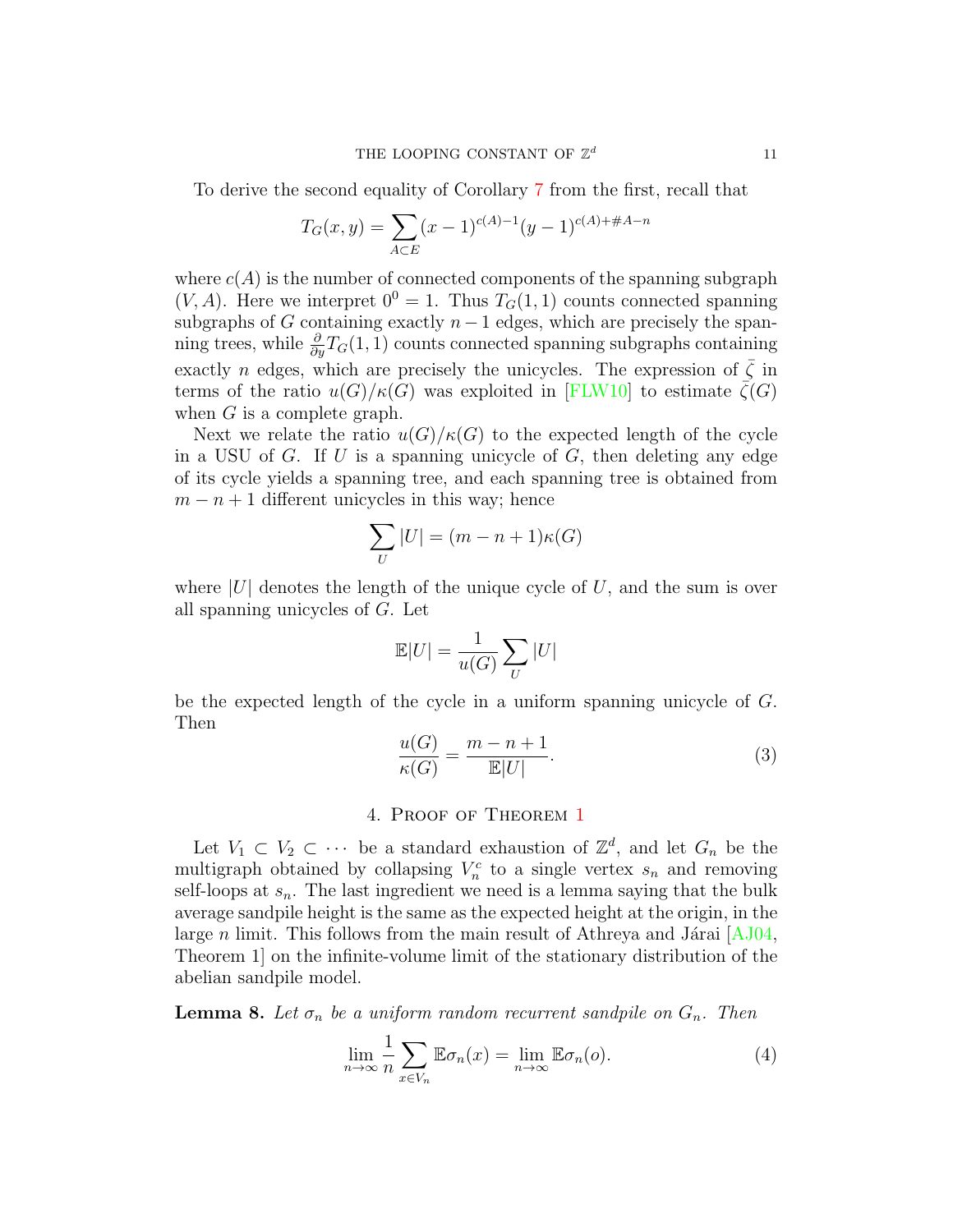Let  $D_n(o)$  be the number of neighbors of o which are descendants of o in the wired uniform spanning forest  $F_n$  of  $V_n$ . Note that wired spanning forests of  $V_n$  are in bijection with spanning trees of  $G_n$ , so collapsing  $\partial V_n$  to a single vertex converts  $F_n$  into a uniform spanning tree of  $G_n$ . Let  $\sigma_n(o)$  be the number of particles at the origin in a uniform recurrent sandpile on  $G_n$ with sink at  $s_n$ . For  $k = 0, 1, \ldots, 2d - 1$  let

$$
p_k = \mathbb{P}(D_n(o) = k)
$$

and

$$
q_k = \mathbb{P}(\sigma_n(o) = k).
$$

By Lemma [4](#page-7-1) we have

$$
q_k = \sum_{j=0}^{2d-1} \mathbb{P}(\sigma_n(o) = k \mid D_n(o) = j) \mathbb{P}(D_n(o) = j) = \sum_{j=0}^k \frac{p_j}{2d-j}.
$$

In other words, the probabilities  $p_k$  and  $q_k$  are related by the linear system

$$
q_0 = \frac{p_0}{2d}
$$
  
\n
$$
q_1 = \frac{p_0}{2d} + \frac{p_1}{2d - 1}
$$
  
\n
$$
q_2 = \frac{p_0}{2d} + \frac{p_1}{2d - 1} + \frac{p_2}{2d - 2}
$$
  
\n
$$
\vdots
$$
  
\n
$$
q_{2d-1} = \frac{p_0}{2d} + \frac{p_1}{2d - 1} + \frac{p_2}{2d - 2} + \dots + \frac{p_{2d-2}}{2} + p_{2d-1}.
$$

In particular, their expections are related by

$$
\mathbb{E}\sigma_n(o) = \sum_{k=1}^{2d-1} kq_k = \sum_{k=0}^{2d-1} k \sum_{j=0}^k \frac{p_j}{2d-j}.
$$

Reversing the order of summation, we obtain

$$
\mathbb{E}\sigma_n(o) = \sum_{j=0}^{2d-1} \frac{p_j}{2d-j} \left( \frac{2d(2d-1)}{2} - \frac{j(j-1)}{2} \right)
$$

$$
= \frac{1}{2} \sum_{j=0}^{2d-1} p_j(j+2d-1)
$$

$$
= \frac{\mathbb{E}D_n(o) + 2d - 1}{2}.
$$

Taking  $n \to \infty$ , we obtain by Lemma [3](#page-5-0)

$$
\zeta = \frac{\xi + 2d - 1}{2}.
$$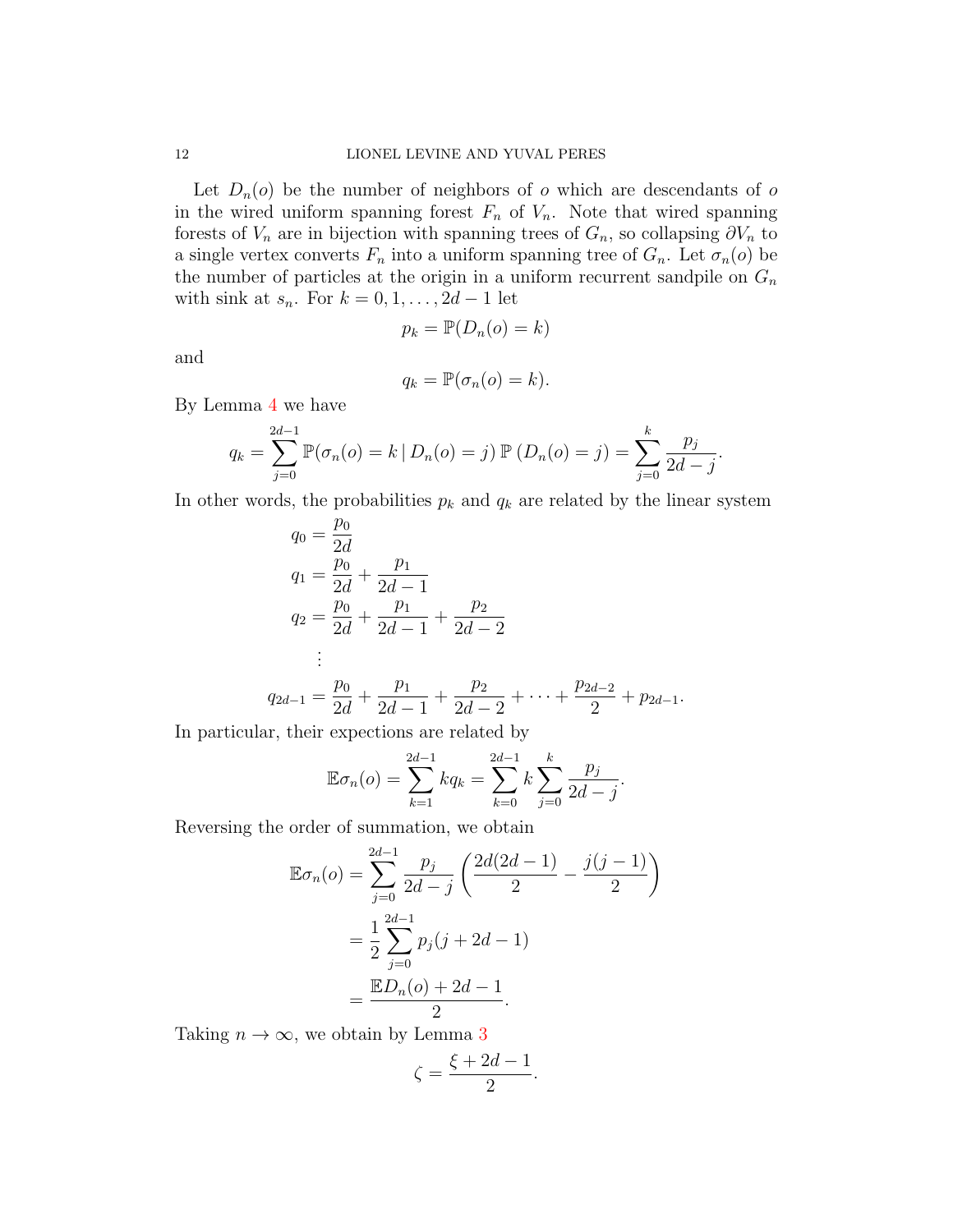Next we will use Corollary [7](#page-9-1) for the graph  $G_n$  with sink at  $s_n$ . Since  $(V_n)_{n>1}$  is a standard exhaustion,

$$
m - \delta = dn - \#(\partial V_n) = (d - o(1))n.
$$

Write  $\bar{\zeta}_n := \bar{\zeta}(G_n)$ . By Lemma [8,](#page-10-0) we have  $\bar{\zeta}_n \to \zeta$  as  $n \to \infty$ , so Corollary [7](#page-9-1) gives

$$
\lim_{n \to \infty} \frac{\frac{\partial T_n}{\partial y}(1,1)}{n T_n(1,1)} = \lim_{n \to \infty} \left( \frac{\delta - m}{n} + \bar{\zeta}_n \right)
$$

$$
= -d + \zeta.
$$

It follows that

$$
\tau = \frac{\xi - 1}{2}.
$$

Finally, taking  $G = G_n$  in [\(3\)](#page-10-1), since  $(m - n + 1)/n \rightarrow d - 1$  as  $n \rightarrow \infty$  we obtain

$$
\lim_{n \to \infty} \mathbb{E}|U_n| = \lim_{N \to \infty} \frac{(m-n+1)\kappa(G_n)}{u(G_n)} = \lim_{n \to \infty} \frac{(d-1)nT_n(1,1)}{\frac{\partial T_n}{\partial y}(1,1)} = \frac{(d-1)}{\tau}
$$

which gives

$$
\lambda = \frac{2d - 2}{\xi - 1}.
$$

This completes the proof of Theorem [1.](#page-1-0)

## 5. Concluding remarks

A curious feature of Theorem [1](#page-1-0) is that the expected length of the cycle in a uniform spanning unicycle of  $V_n \subset \mathbb{Z}^d$  remains bounded as  $n \to \infty$ . This is not a special feature of subgraphs of  $\mathbb{Z}^d$ : on any finite graph, the expected length of the cycle in the USU can be bounded just in terms of the maximum degree and the maximum local girth. Let  $G$  be a finite graph of maximum degree d in which every edge lies on a cycle of length at most q. If T is a uniform spanning tree of G and e is a random edge not in  $T$ , then  $T \cup \{e\}$  is a random spanning unicycle of G; call this object a UST<sup>+</sup>. A spanning unicycle whose cycle has length k can be written as  $T \cup \{e\}$ for k different pairs  $(T, e)$ . Hence, the UST<sup>+</sup> is obtained from the USU via biasing by the length of the cycle: letting  $q_k$  (respectively  $p_k$ ) be the probability that the cycle in the UST<sup>+</sup> (respectively USU) has length  $k$ , we have  $q_k = kp_k / \sum_j j p_j$ . By Wilson's algorithm [\[Wil96\]](#page-14-3), the probability that the cycle in the UST<sup>+</sup> has length at most g is at least  $1/(d(d-1)^{g-2})$ . Hence

$$
\frac{\sum_{k\le g}kp_k}{\sum_jjp_j}\ge \frac{1}{d(d-1)^{g-2}}.
$$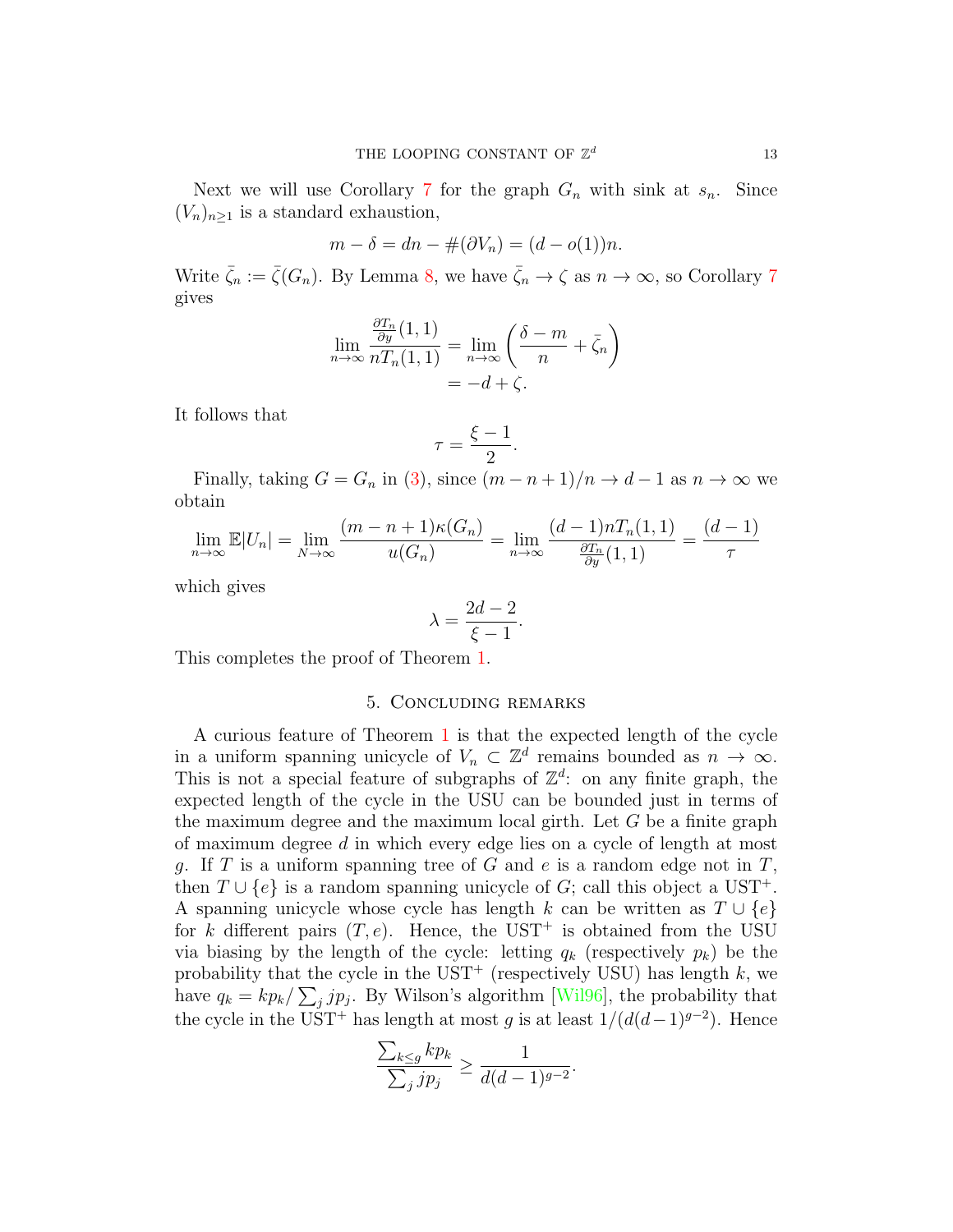The expected length of the cycle in the USU is  $\sum_j j p_j$ , which is at most  $gd(d-1)^{g-2}.$ 

It would be interesting to investigate the looping constant of graphs other than  $\mathbb{Z}^d$ . Kenyon and Wilson [\[KW11\]](#page-13-0) calculated the looping constants of the triangular and hexagonal lattices and found that they too are rational numbers:  $\frac{5}{3}$  and  $\frac{13}{12}$  $\frac{13}{12}$  $\frac{13}{12}$  respectively. We expect that Theorem 1 remains true if  $\mathbb{Z}^d$ is replaced by any transitive amenable graph. In this setting, the variable  $d$ in equations [\(1\)](#page-1-1) should be replaced by half the common degree of all vertices.

## **ACKNOWLEDGEMENTS**

We thank Richard Kenyon and David Wilson for helpful conversations.

### **REFERENCES**

- <span id="page-13-9"></span>[AJ04] S. R. Athreya and A. A. Járai. Infinite volume limit for the stationary distribution of abelian sandpile models. Comm. Math. Phys., 249(1):197–213, 2004.
- <span id="page-13-12"></span>[BLPS01] I. Benjamini, R. Lyons, Y. Peres, and O. Schramm. Uniform spanning forests. Ann. Probab., 29(1):1–65, 2001.
- <span id="page-13-1"></span>[BTW87] P. Bak, C. Tang, and K. Wiesenfeld. Self-organized criticality: an explanation of the  $1/f$  noise. Phys. Rev. Lett.,  $59(4):381-384$ , 1987.
- <span id="page-13-2"></span>[Dha90] D. Dhar. Self-organized critical state of sandpile automaton models. Phys. Rev. Lett., 64:1613, 1990.
- <span id="page-13-3"></span>[Dha06] D. Dhar. Theoretical studies of self-organized criticality. Physica A, 369:29–70, 2006.
- <span id="page-13-16"></span>[FLW10] A. Fey, L. Levine, and D. B. Wilson. The approach to criticality in sandpiles. Phys. Rev. E, 82:031121, 2010. [arXiv:1001.3401.](http://arxiv.org/abs/1001.3401)
- <span id="page-13-10"></span>[Gri06] G. Grimmett. The Random Cluster Model. Springer, 2006.
- <span id="page-13-6"></span>[JPR06] M. Jeng, G. Piroux, and P. Ruelle. Height variables in the abelian sandpile model: scaling fields and correlations. J. Stat. Mech., 61:15, 2006. [arXiv:cond](http://arxiv.org/abs/cond-mat/0609284)[mat/0609284.](http://arxiv.org/abs/cond-mat/0609284)
- <span id="page-13-4"></span>[Ken11] R. Kenyon. Spanning forests and the vector bundle Laplacian. Ann. Probab., 39(5):1983–2017, 2011. [arXiv:1001.4028.](http://arxiv.org/abs/1001.4028)
- <span id="page-13-0"></span>[KW11] R. W. Kenyon and D. B. Wilson. Spanning trees of graphs on surfaces and the intensity of loop-erased random walk on  $\mathbb{Z}^2$ . 2011. [arXiv:1107.3377.](http://arxiv.org/abs/1107.3377)
- <span id="page-13-7"></span>[Law80] G. F. Lawler. A self-avoiding random walk. Duke Math. J., 47(3):655–693, 1980.
- <span id="page-13-11"></span>[Law91] G. F. Lawler. *Intersections of random walks*. Probability and its Applications. Birkhäuser, 1991.
- <span id="page-13-13"></span>[LMS08] R. Lyons, B. J. Morris, and O. Schramm. Ends in uniform spanning forests. Electron. J. Probab., 13:1701–1725, 2008. [arXiv:0706.0358.](http://arxiv.org/abs/0706.0358)
- <span id="page-13-5"></span>[MD91] S. N. Majumdar and D. Dhar. Height correlations in the abelian sandpile model. J. Phys. A, 24:L357, 1991.
- <span id="page-13-14"></span>[MD92] S. N. Majumdar and D. Dhar. Equivalence between the Abelian sandpile model and the  $q \rightarrow 0$  limit of the Potts model. Physica A, 185:129-145, 1992.
- <span id="page-13-15"></span>[Mer97] C. Merino. Chip firing and the Tutte polynomial. Ann. Comb., 1:253–259, 1997.
- <span id="page-13-8"></span>[Pem91] R. Pemantle. Choosing a spanning tree for the integer lattice uniformly. Ann. Probab., 19(4):1559–1574, 1991.